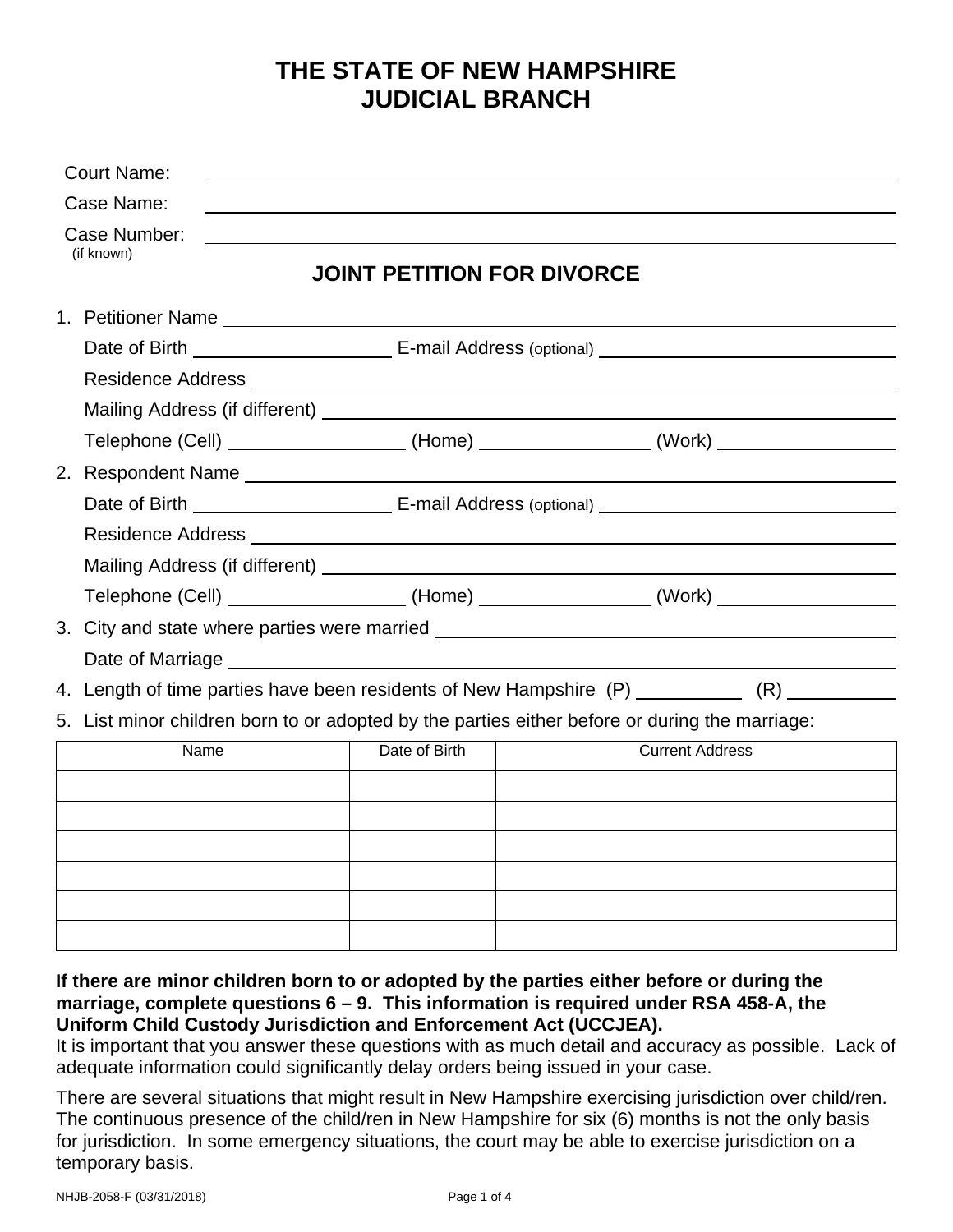**Case Name:** 

| --------------      |  |
|---------------------|--|
| <b>Case Number:</b> |  |
|                     |  |

## **JOINT PETITION FOR DIVORCE**

6. List the places where the minor child/ren of the parties has/have lived in the last **five (5) years** and the names of the people they lived with at that time, if you know. Start with where the child lives now and work backward in time.

| Dates<br>From/To | Town/City, State | Parent(s)/Caretaker | <b>Current Address/Contact</b><br>Address of Parent/Caretaker | Which<br>Child/ren |
|------------------|------------------|---------------------|---------------------------------------------------------------|--------------------|
|                  |                  |                     |                                                               |                    |
|                  |                  |                     |                                                               |                    |
|                  |                  |                     |                                                               |                    |
|                  |                  |                     |                                                               |                    |
|                  |                  |                     |                                                               |                    |

**If more space is needed, attach Extra Page (Form NHJB-2656-FP). I have attached Form NHJB-2656-FP because additional space was needed.** 

| 7. Are there any person(s), not a party to this proceeding, who have physical custody of the child/ren |  |
|--------------------------------------------------------------------------------------------------------|--|
| or who claim to have custody, physical custody or parenting time rights? $\Box$ Yes $\Box$ No          |  |
| If yes, list name(s) and address(es) of $person(s)$ :                                                  |  |

## 8. Check one of the following:

 $\Box$  I have not participated in any court case(s) concerning the custody, visitation, parenting time or placement of the child/ren in this or any other state.

**OR**

 I **have** participated in court case(s) concerning the custody, visitation, parenting time or placement of the child/ren in this or any other state. I have participated in the following:

| Name of Court | State | Case No. | Date of Court Order |
|---------------|-------|----------|---------------------|
|               |       |          |                     |
|               |       |          |                     |
|               |       |          |                     |
|               |       |          |                     |

| 9. Are there any actions for enforcement, or proceedings relating to domestic violence, domestic           |
|------------------------------------------------------------------------------------------------------------|
| relations, protective orders, marriage dissolution, paternity, legitimation, custody, parental rights and  |
| responsibilities, termination of parental rights, adoption, juvenile, or other proceedings in any court in |
| any state affecting any children named in this petition or parents of those children? $\Box$ Yes<br>∣ I No |
| If yes, complete the following:                                                                            |

| Name of Court | <b>State</b> | Case No. | Type of Court Case |
|---------------|--------------|----------|--------------------|
|               |              |          |                    |
|               |              |          |                    |
|               |              |          |                    |
|               |              |          |                    |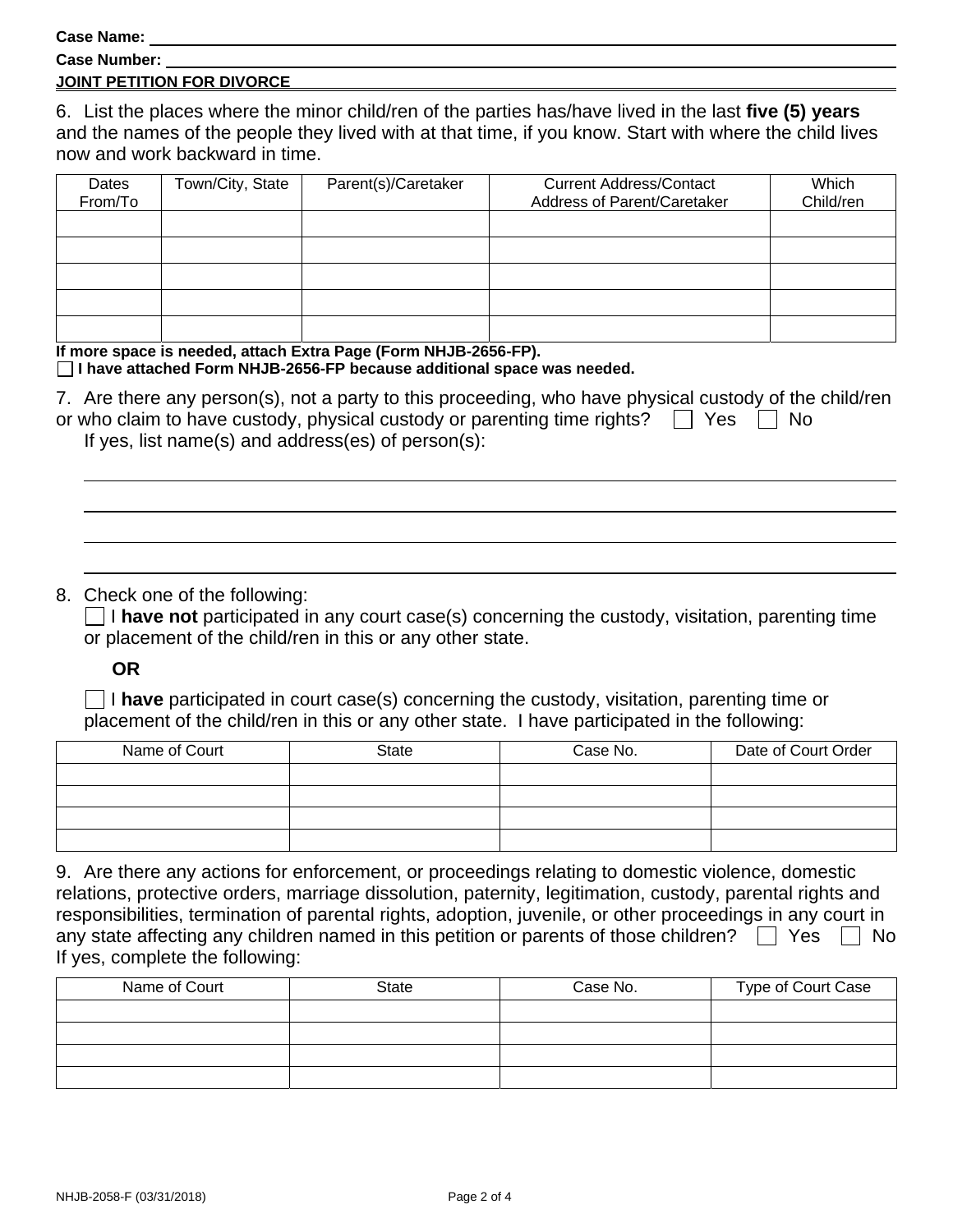| <b>Case Name:</b>                                                                                                                                                                                                                                                                                                                                                                             |
|-----------------------------------------------------------------------------------------------------------------------------------------------------------------------------------------------------------------------------------------------------------------------------------------------------------------------------------------------------------------------------------------------|
| Case Number:                                                                                                                                                                                                                                                                                                                                                                                  |
| <b>JOINT PETITION FOR DIVORCE</b>                                                                                                                                                                                                                                                                                                                                                             |
| 10. Please check one of the following regarding public assistance.<br>No public assistance (TANF) is now being or has within the last 6 months been provided, nor<br>is medical assistance (Medicaid) presently being provided, for any minor child of the parties.                                                                                                                           |
| The N. H. Department of Health and Human Services is providing or has provided within the<br>last 6 months public assistance (TANF) and/or medical assistance (Medicaid) for a minor child<br>or children of the parties. If you check this box, you must mail copies of this petition and the<br>Personal Data Sheet (NHJB-2077-F) to DHHS at:                                               |
| New Hampshire Department of Health and Human Services<br>Bureau of Child Support Services - Legal Unit<br><b>129 Pleasant Street</b><br>Concord, NH 03301                                                                                                                                                                                                                                     |
| 11. To the knowledge of the parties, is either party pregnant?<br><b>No</b><br>Yes                                                                                                                                                                                                                                                                                                            |
| 12. Do the parties own real estate jointly?<br><b>No</b><br>Yes<br>Does the petitioner own real estate individually?<br><b>No</b><br>Yes<br>Does the respondent own real estate individually?<br>No<br>Yes                                                                                                                                                                                    |
| 13. The cause for divorce is: (Check one or both)<br>Irreconcilable differences have developed that have caused the irremediable breakdown of the<br>marriage.<br>Other:                                                                                                                                                                                                                      |
|                                                                                                                                                                                                                                                                                                                                                                                               |
| 14. Requests for court orders:<br>A. TEMPORARY. The parties respectfully request that the Court issue temporary orders on any<br>of the following issues. (Check all that apply). A temporary order is in effect until the divorce<br>is granted.<br>Child support<br><b>Parenting Plan</b><br>Use of personal property and payment of debt<br>Alimony<br>Use of family home $\Box$<br>Other: |
| FINAL. The parties respectfully request that the Court grant a divorce, equitably divide<br>В.<br>personal property, real estate, debts and obligations of the parties, and issue a final order<br>approving or establishing the following (Check all that apply):<br>A parenting plan which describes the parties' parental rights and responsibilities relating to<br>minor children;       |
| Child support obligations for any minor children;                                                                                                                                                                                                                                                                                                                                             |
| Alimony;                                                                                                                                                                                                                                                                                                                                                                                      |
| Any other relief which may be appropriate;                                                                                                                                                                                                                                                                                                                                                    |
| Other: the contract of the contract of the contract of the contract of the contract of the contract of the contract of the contract of the contract of the contract of the contract of the contract of the contract of the con                                                                                                                                                                |
|                                                                                                                                                                                                                                                                                                                                                                                               |